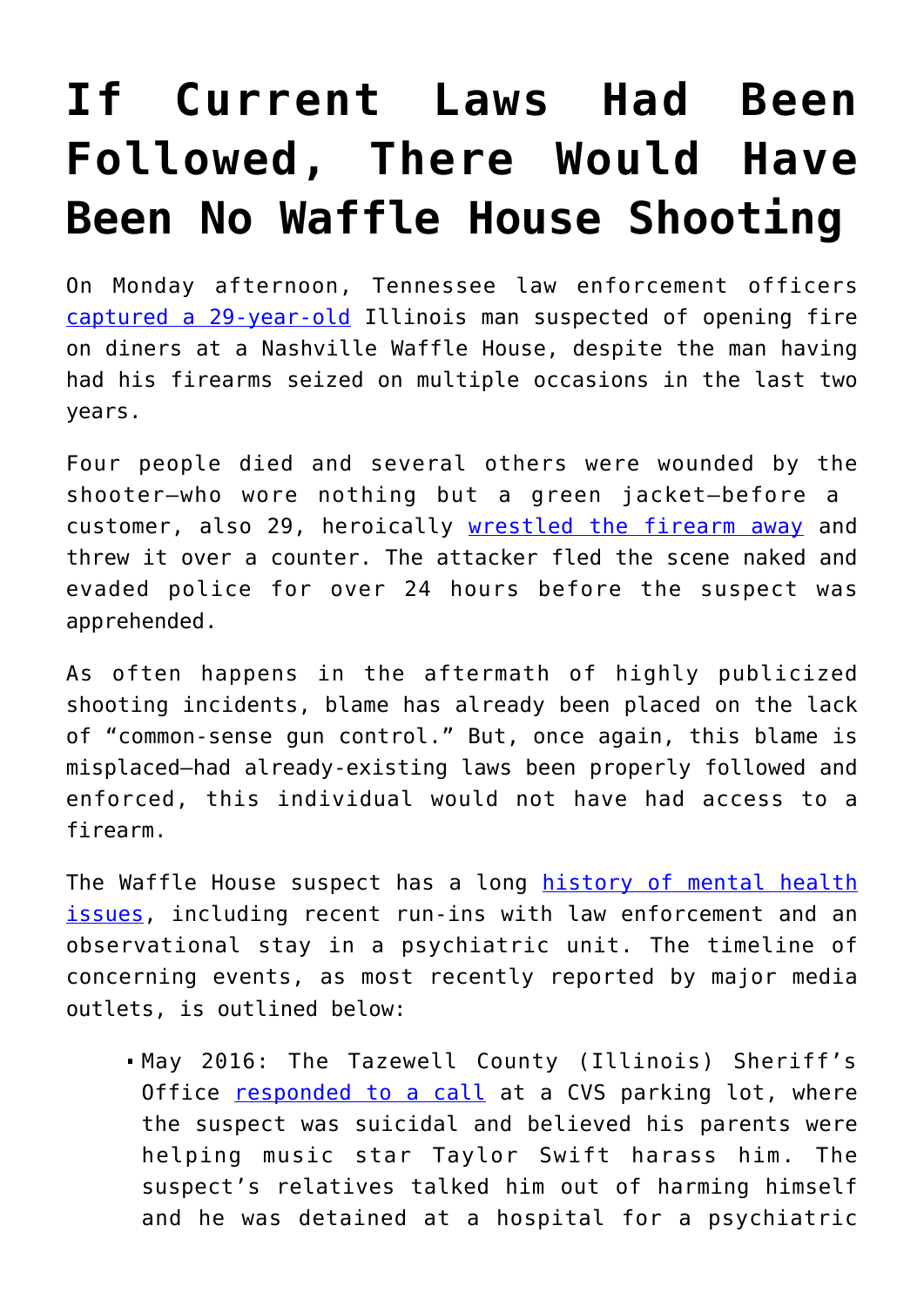evaluation. It doesn't appear that he was involuntarily committed to a mental institution or otherwise adjudicated to be a danger to himself or others.

June 2017: The suspect was accused of threatening someone with an AR-15 while [wearing a pink dress](https://www.washingtonpost.com/news/post-nation/wp/2018/04/23/waffle-house-shooting-travis-reinking-manhunt-continues-nashville-police-say/?utm_term=.6c603e13c50f) outside of a public pool. According to the incident report, he then stripped naked and jumped into the pool before repeatedly flashing his genitals to the lifeguards ordering him to leave. Police responded, but the suspect ultimately wasn't charged with a crime. When officers inquired about the AR-15, which the suspect had placed back in the trunk of his car, they determined he had a valid Illinois firearms license and did not seize the gun.

The accused man's father told police that he had previously taken three rifles and a handgun away from his son and locked them up over concerns regarding his mental health. The father returned the firearms to his son because the father wanted to move out of state.

Officers told the father that he should consider locking up the firearms again until the suspect received mental health treatment, and the father said he would.

- . July 2017: The Secret Service [arrested the Waffle House](http://abcnews.go.com/US/waffle-house-mass-shooting-suspect/story?id=54649864) [suspect](http://abcnews.go.com/US/waffle-house-mass-shooting-suspect/story?id=54649864) for attempting to breach a security barrier into a restricted area near the White House. He allegedly told the agents he was trying to set up a meeting with the president. The suspect was charged with "unlawful entry," but the FBI apparently closed the case without pursuing a criminal conviction.
- August 2017: The accused contacted the Tazewell County Sheriff's Office to complain that dozens of people were "tapping into his computer and phone" after he attempted to send letters to Taylor Swift. At some point soon afterward, Illinois officials revoked his state firearms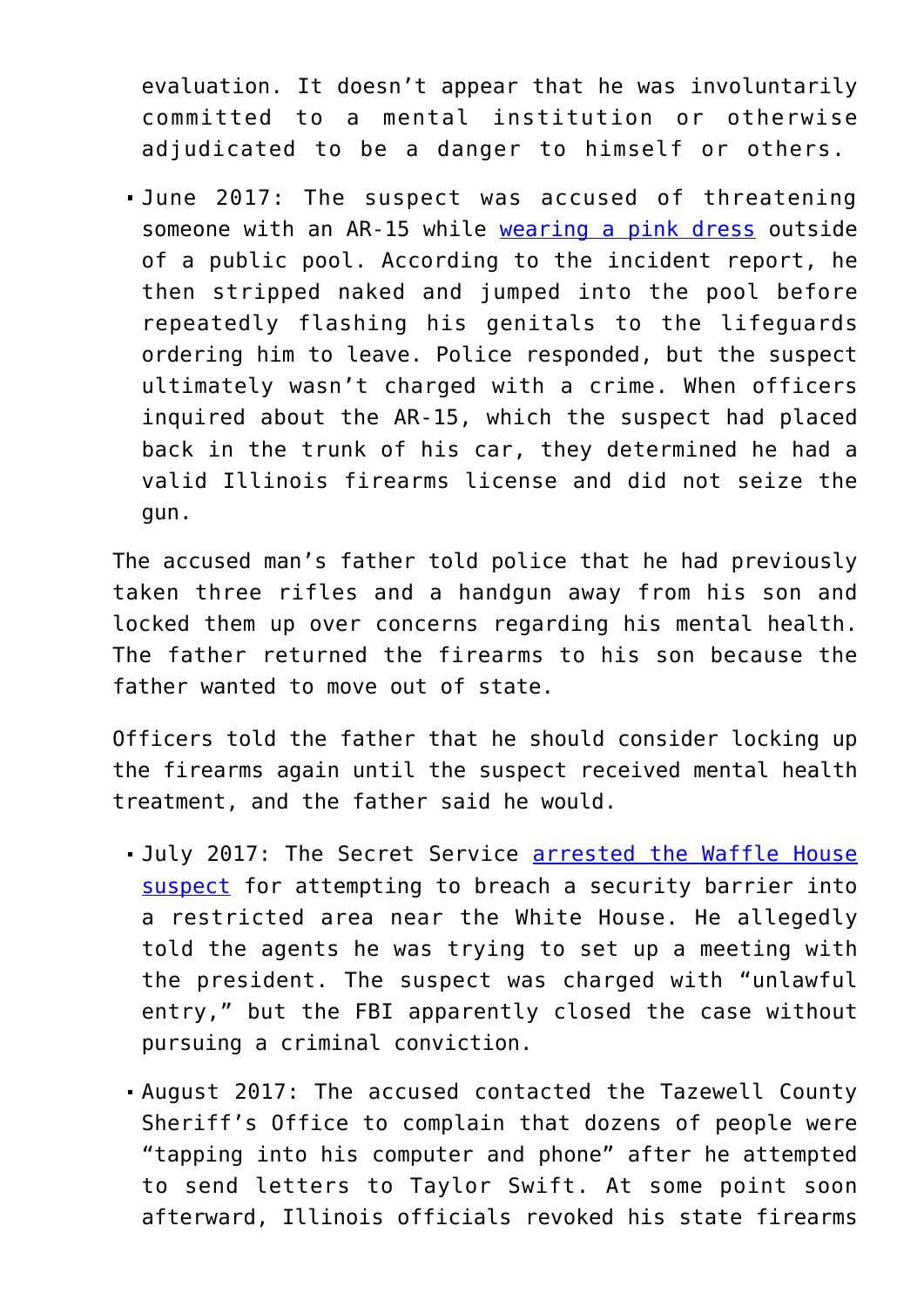license, which Illinois requires for the possession of any firearm in the state.

On Aug. 24, deputies arrived to seize the suspect's firearms and remove them from his possession. His father, who had a valid state firearms license, requested that the firearms be released to him under the condition that they be kept secured and inaccessible to his son. Because the father could legally possess firearms in the state and agreed to comply with requirements to keep them away from the suspect, officers agreed to transfer them to the father.

- Fall 2017: The Waffle House suspect moved from Illinois to Nashville, Tennessee. His father admitted to police that he returned the firearms to his son—including the semi-automatic rifle used in the Waffle House killings—though it is unclear if this occurred before or after the suspect moved out of Illinois.
- April, 2018: In early April, the accused was fired from his job with a construction company. The reasons for the firing are unclear.

## **Can the Father Be Held Criminally Liable?**

It's possible that the father can be held criminally liable for returning the firearms to his son, depending on the specific circumstances of when and where he returned them, and which state laws are being considered.

In Illinois, it's a [class 4 felony](http://www.ilga.gov/legislation/ilcs/ilcs3.asp?ActID=1657&ChapterID=39) to knowingly transfer a firearm to an individual who doesn't possess a valid state firearms license. It's apparent that the father knew that his son had this license revoked, because he was both present when officers came to seize the firearms and was told by the officers that the firearms must be kept inaccessible to the son. If the father gave the firearms back to his son before he left Illinois, this statute could come into play for criminal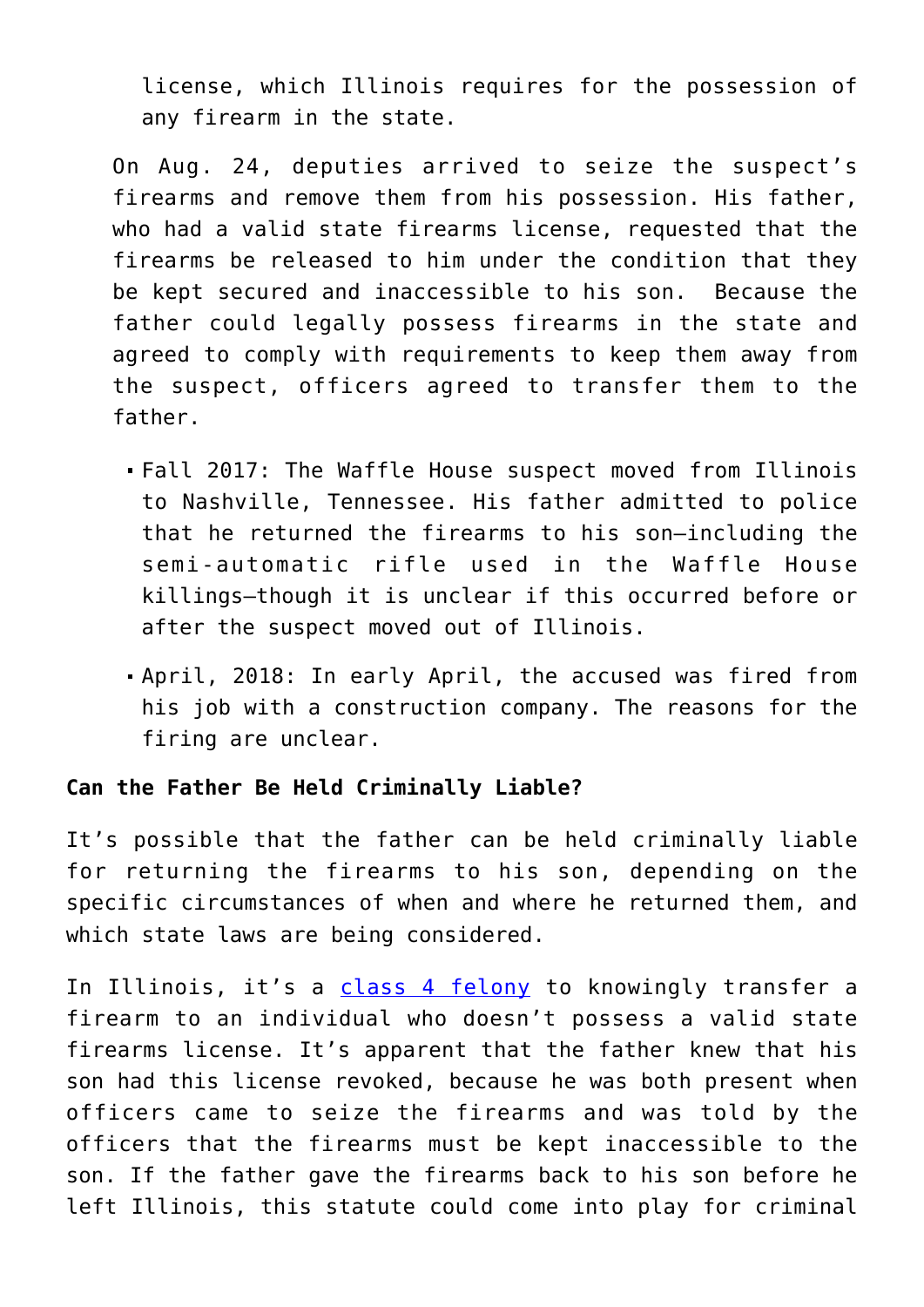charges.

If the transfer occurred in Tennessee, however, this may not be the case. The Waffle House suspect doesn't appear to have been prohibited from possessing firearms under Tennessee law, because he was never convicted of a disqualifying criminal offense or involuntarily committed to a mental institution.

There are other possibilities for criminal charges in Tennessee, such as for reckless or criminally negligent homicide, but the availability of those charges may depend on how Tennessee interprets those laws.

## **Stricter Gun Laws Wouldn't Have Prevented This**

Like the vast majority of mass public shooters with mental health problems, the man in custody appears to have inexplicably managed to avoid a criminal or mental health history that would have disqualified him from possessing a firearm under federal law.

This incident certainly raises concerns about records-sharing between states. Illinois revoked the suspect's state firearms license, meaning he was prohibited from possessing a firearm in the state of Illinois.

This doesn't, however, mean that other states like Tennessee had access to any information indicating that the suspect presented a heightened risk of danger such that he needed to remain disarmed.

Moreover, millions of relevant disqualifying histories are [likely missing from the FBI's background check system](https://www.washingtonpost.com/national/fbi-database-for-gun-buyers-missing-millions-of-records/2017/11/10/dd87ff8c-c4c4-11e7-aae0-cb18a8c29c65_story.html?utm_term=.d6a02f6e8209) because states can't be compelled to submit them, and too often fail to do so.

But realistically, even perfect records-sharing would only have prevented the Waffle House suspect from purchasing new firearms—which requires a background check—or from receiving